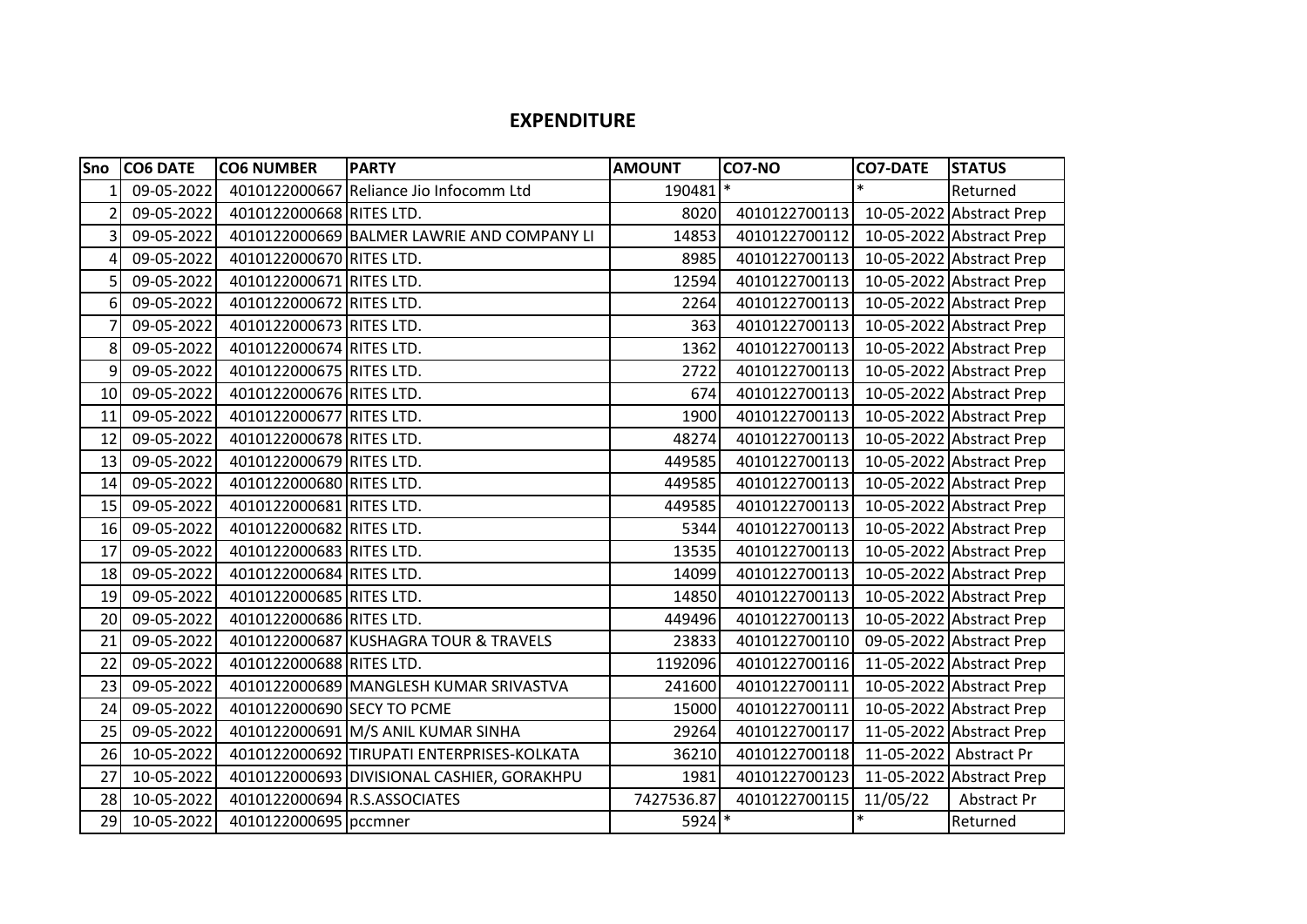| 30 | 10-05-2022 |                               | 4010122000696 DIVISIONAL CASHIER, GORAKHPU | 15173                | 4010122700123 11-05-2022 Abstract Prep |          |                          |
|----|------------|-------------------------------|--------------------------------------------|----------------------|----------------------------------------|----------|--------------------------|
| 31 | 10-05-2022 |                               | 4010122000697 DY CHEIF ELECTRICAL ENGINEER | $2591*$              |                                        |          | Returned                 |
| 32 | 10-05-2022 |                               | 4010122000698 DIRECTOR MSTC, NER, GKP      | 29848                | 4010122700123                          |          | 11-05-2022 Abstract Prep |
| 33 | 10-05-2022 |                               | 4010122000699 ADJUTANT 2BN RPSF            | 5000                 | 4010122700123                          |          | 11-05-2022 Abstract Prep |
| 34 | 10-05-2022 |                               | 4010122000700 CHIEF ROLLING STOCK ENGINEER | 2000                 | 4010122700123                          |          | 11-05-2022 Abstract Prep |
| 35 | 10-05-2022 |                               | 4010122000701 CCM/FM, NER, GKP             | 2994                 | 4010122700123                          |          | 11-05-2022 Abstract Prep |
| 36 | 10-05-2022 |                               | 4010122000702 MERCURY INTERNATIONAL PRIVAT | 224999.94            | 4010122700115                          | 11/05/22 | Abstract Pr              |
| 37 | 10-05-2022 |                               | 4010122000703 VIRAJ CONSTRUCTION           | 787268.94            | 4010122700115 11/05/22                 |          | Abstract Pr              |
| 38 | 10-05-2022 |                               | 4010122000704 KARUNESH SHUKLA AND SONS     | 8584.56              | 4010122700115                          | 11/05/22 | Abstract Pr              |
| 39 | 10-05-2022 |                               | 4010122000705 S.K. SHARMA, RETD. AGM, S. R | 99750                | 4010122700117                          |          | 11-05-2022 Abstract Prep |
| 40 | 10-05-2022 |                               | 4010122000706 MS GOPAL TRADING CORPORATION | 180040               | 4010122700124                          |          | 12-05-2022 Abstract Prep |
| 41 | 10-05-2022 |                               | 4010122000707 SECERETARY TO PRINCIPAL FINA | 3000                 | 4010122700120                          |          | 11-05-2022 Abstract Prep |
| 42 | 10-05-2022 |                               | 4010122000708 M/S AMBEY TRADERS            | 348600               | 4010122700127                          |          | 13-05-2022 Abstract Prep |
| 43 | 10-05-2022 |                               | 4010122000709 DIVISIONAL CASHIER, GORAKHPU | 10000                | 4010122700125                          |          | 12-05-2022 Abstract Prep |
| 44 | 10-05-2022 |                               | 4010122000710 DIVISIONAL CASHIER, GORAKHPU | 700                  | 4010122700120                          |          | 11-05-2022 Abstract Prep |
| 45 | 10-05-2022 |                               | 4010122000711 DIVISIONAL CASHIER, GORAKHPU | 700                  | 4010122700120                          |          | 11-05-2022 Abstract Prep |
| 46 | 10-05-2022 |                               | 4010122000712 DIVISIONAL CASHIER, GORAKHPU | 700                  | 4010122700120                          |          | 11-05-2022 Abstract Prep |
| 47 | 10-05-2022 |                               | 4010122000713 FOOD SAFETY OFFICER          | 16196                | 4010122700120                          |          | 11-05-2022 Abstract Prep |
| 48 | 10-05-2022 |                               | 4010122000714 PIONEER TECHNOLOGIES         | $13630$ <sup>*</sup> |                                        | $\ast$   | Returned                 |
| 49 | 10-05-2022 |                               | 4010122000715 PIONEER TECHNOLOGIES         | 13495 *              |                                        | $\ast$   | Returned                 |
| 50 | 10-05-2022 |                               | 4010122000716 A.C.H.D./Admin.              | 399985 *             |                                        | $\ast$   | Returned                 |
| 51 | 10-05-2022 | 4010122000717 A.C.H.D./Admin. |                                            | 6440                 | 4010122700120 11-05-2022 Abstract Prep |          |                          |
| 52 | 10-05-2022 | 4010122000718 PCMD/NER/GKP    |                                            | 5480                 | 4010122700120                          |          | 11-05-2022 Abstract Prep |
| 53 | 10-05-2022 |                               | 4010122000719 JITENDRA KR SINGH            | 3099                 | 4010122700125                          |          | 12-05-2022 Abstract Prep |
| 54 | 10-05-2022 |                               | 4010122000720 TECHNO SOLUTIONS             | 16500 *              |                                        |          | Returned                 |
| 55 | 10-05-2022 |                               | 4010122000721 LOCAL BOYS PHOTOGRAPHY       | 1700                 | 4010122700117 11-05-2022 Abstract Prep |          |                          |
| 56 | 11-05-2022 |                               | 4010122000722 SATYA ADVERTISING AGENCY     | 796901.74            | 4010122700122                          |          | 11-05-2022 Abstract Prep |
| 57 | 11-05-2022 |                               | 4010122000723 DIVISIONAL CASHIER, GORAKHPU | 700                  | 4010122700120                          |          | 11-05-2022 Abstract Prep |
| 58 | 11-05-2022 |                               | 4010122000724 A.V.COMPUTERS                | $13200$ <sup>*</sup> |                                        | $\ast$   | Returned                 |
| 59 | 11-05-2022 |                               | 4010122000725 A.V.COMPUTERS                | 9800 *               |                                        | $\ast$   | Returned                 |
| 60 | 11-05-2022 | 4010122000726 BASANT LAL      |                                            | 4000                 | 4010122700128                          |          | 13-05-2022 Abstract Prep |
| 61 | 11-05-2022 |                               | 4010122000727 DIVISIONAL CASHIER, GORAKHPU | 900                  | 4010122700125                          |          | 12-05-2022 Abstract Prep |
| 62 | 11-05-2022 |                               | 4010122000728 M/S AMBEY TRADERS            | 220300               | 4010122700127                          |          | 13-05-2022 Abstract Prep |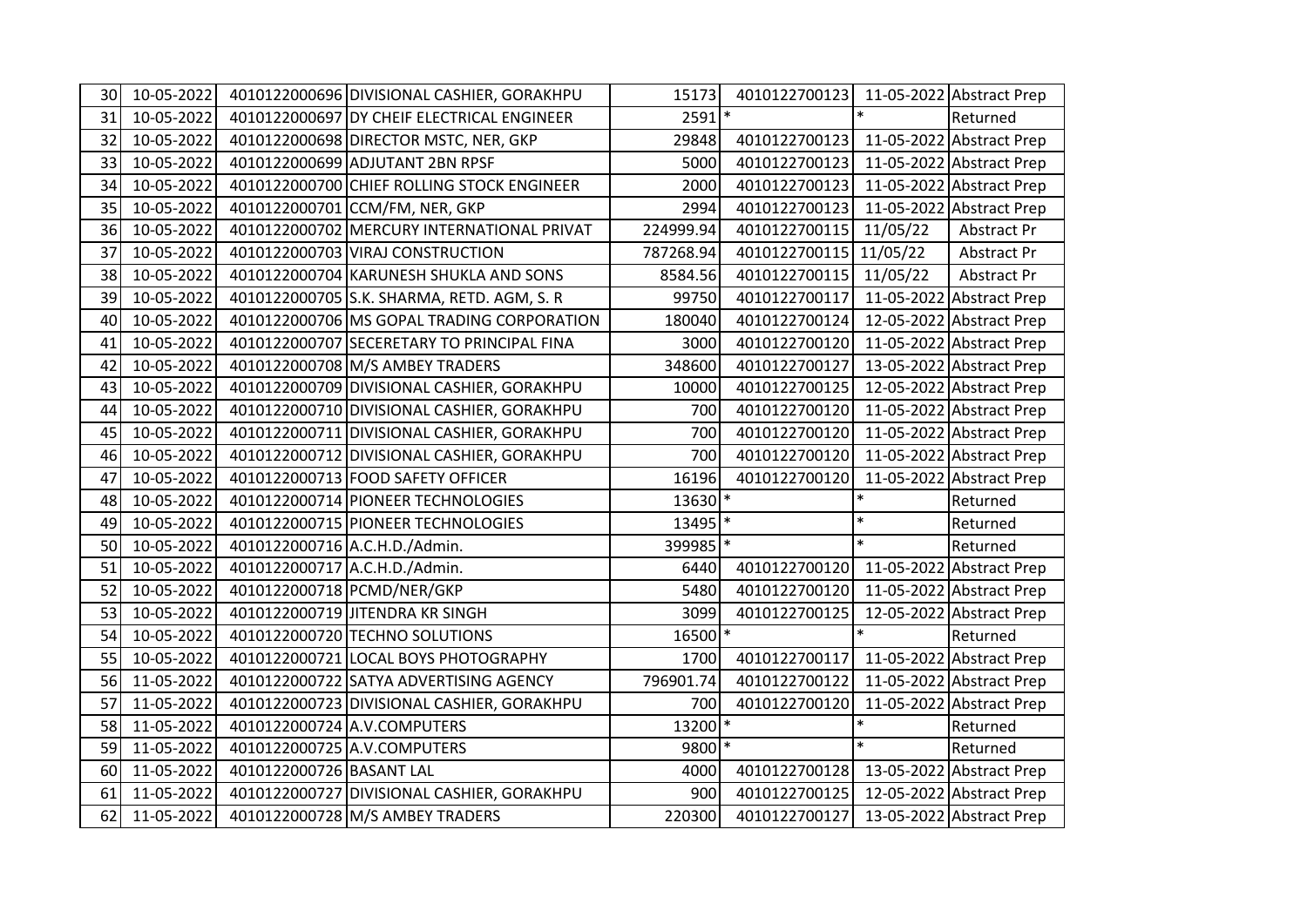| 63 | 11-05-2022 |                          | 4010122000729 PRINCIPAL RPSF/TC/GKP        | 2500                 | 4010122700123                          |          | 11-05-2022 Abstract Prep |
|----|------------|--------------------------|--------------------------------------------|----------------------|----------------------------------------|----------|--------------------------|
| 64 | 11-05-2022 |                          | 4010122000730 PRINCIPAL RPSF/TC/GKP        | 7000                 | 4010122700123                          |          | 11-05-2022 Abstract Prep |
| 65 | 11-05-2022 |                          | 4010122000731 PRINCIPAL SENIOR SECONDARY S | 1000                 | 4010122700123                          |          | 11-05-2022 Abstract Prep |
| 66 | 11-05-2022 |                          | 4010122000732 ASSTT. SECURITY COMMISSIONER | 22832                | 4010122700123                          |          | 11-05-2022 Abstract Prep |
| 67 | 11-05-2022 |                          | 4010122000733 DIVISIONAL CASHIER, GORAKHPU | 2000                 | 4010122700123                          |          | 11-05-2022 Abstract Prep |
| 68 | 11-05-2022 |                          | 4010122000734 DIVISIONAL CASHIER, GORAKHPU | $1000$ *             |                                        | $\ast$   | Returned                 |
| 69 | 11-05-2022 | 4010122000735 ATEN/NORTH |                                            | $16995$ <sup>*</sup> |                                        | $\ast$   | Returned                 |
| 70 | 11-05-2022 |                          | 4010122000736 ASSISTANT COMMANDANT A COY   | 5000                 | 4010122700123 11-05-2022 Abstract Prep |          |                          |
| 71 | 11-05-2022 |                          | 4010122000737 ASSISTANT COMMANDANT A COY   | 4390                 | 4010122700123                          |          | 11-05-2022 Abstract Prep |
| 72 | 11-05-2022 |                          | 4010122000738 MAHENDRA KUMAR SINGH         | 443523.92            | $\ast$                                 | $\ast$   | Registered               |
| 73 | 11-05-2022 |                          | 4010122000739 AO (CASH) BSNL GMTD GORAKHPU | 555                  | 4010122700121 11-05-2022 Abstract Prep |          |                          |
| 74 | 11-05-2022 |                          | 4010122000740 AO (CASH) BSNL GMTD GORAKHPU | 400                  | 4010122700121                          |          | 11-05-2022 Abstract Prep |
| 75 | 11-05-2022 |                          | 4010122000741 AO (CASH) BSNL GMTD GORAKHPU | 400                  | 4010122700121                          |          | 11-05-2022 Abstract Prep |
| 76 | 11-05-2022 |                          | 4010122000742 AO (CASH) BSNL GMTD GORAKHPU | 389                  | 4010122700121                          |          | 11-05-2022 Abstract Prep |
| 77 | 11-05-2022 |                          | 4010122000743 AO (CASH) BSNL GMTD GORAKHPU | 400                  | 4010122700121                          |          | 11-05-2022 Abstract Prep |
| 78 | 11-05-2022 |                          | 4010122000744 AO (CASH) BSNL GMTD GORAKHPU | 400                  | 4010122700121                          |          | 11-05-2022 Abstract Prep |
| 79 | 12-05-2022 |                          | 4010122000745 DIVISIONAL CASHIER, GORAKHPU | 2489                 | 4010122700128                          |          | 13-05-2022 Abstract Prep |
| 80 | 12-05-2022 |                          | 4010122000746 PIONEER TECHNOLOGIES         | 19150 *              |                                        | $\ast$   | Registered               |
| 81 | 12-05-2022 |                          | 4010122000747 PLASSER (INDIA) P. LTD       | 183518               | 4010122700126 13/05/22                 |          | Abstract Pr              |
| 82 | 12-05-2022 |                          | 4010122000748 PLASSER (INDIA) P. LTD       | 17376.02             | 4010122700126                          | 13/05/22 | Abstract Pr              |
| 83 | 12-05-2022 |                          | 4010122000749 PLASSER (INDIA) P. LTD       | 921673.6             | 4010122700126                          | 13/05/22 | Abstract Pr              |
| 84 | 12-05-2022 |                          | 4010122000750 PLASSER (INDIA) P. LTD       | 120741.98            | 4010122700126                          | 13/05/22 | Abstract Pr              |
| 85 | 12-05-2022 |                          | 4010122000751 PLASSER (INDIA) P. LTD       | 7518.44              | 4010122700126                          | 13/05/22 | 22 Abstract Pr           |
| 86 | 12-05-2022 |                          | 4010122000752 G M ENTERPRISES              | 3854.22              | 4010122700129                          |          | 13-05-2022 Abstract Prep |
| 87 | 12-05-2022 |                          | 4010122000753 G M ENTERPRISES              | 455.13               | 4010122700129                          |          | 13-05-2022 Abstract Prep |
| 88 | 12-05-2022 |                          | 4010122000754 G M ENTERPRISES              | 2719.15              | 4010122700129                          |          | 13-05-2022 Abstract Prep |
| 89 | 12-05-2022 |                          | 4010122000755 G M ENTERPRISES              | 1639.41              | 4010122700129                          |          | 13-05-2022 Abstract Prep |
| 90 | 12-05-2022 |                          | 4010122000756 G M ENTERPRISES              | 693.1                | 4010122700129                          |          | 13-05-2022 Abstract Prep |
| 91 | 12-05-2022 |                          | 4010122000757 PLASSER (INDIA) P. LTD       | 134857.74            | 4010122700126                          | 13/05/22 | Abstract Pr              |
| 92 | 12-05-2022 |                          | 4010122000758 G M ENTERPRISES              | 1983.43              | 4010122700129                          |          | 13-05-2022 Abstract Prep |
| 93 | 12-05-2022 |                          | 4010122000759 G M ENTERPRISES              | 2384.78              | 4010122700129                          |          | 13-05-2022 Abstract Prep |
|    |            |                          |                                            |                      |                                        |          |                          |
| 94 | 12-05-2022 |                          | 4010122000760 G M ENTERPRISES              | 1643.98              | 4010122700129                          |          | 13-05-2022 Abstract Prep |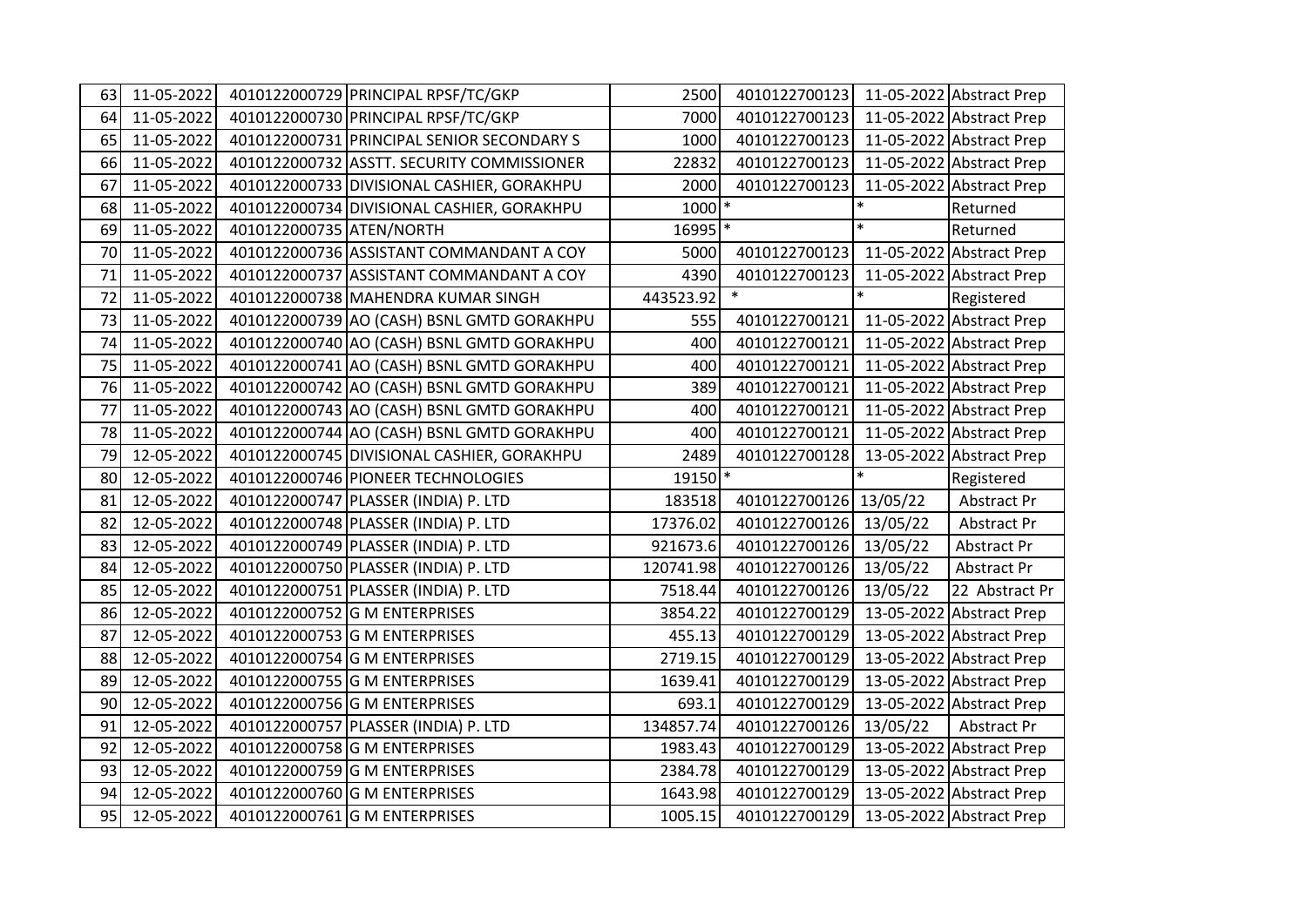| 96  | 12-05-2022 |                          | 4010122000762 G M ENTERPRISES              | 996.03              | 4010122700129 |          | 13-05-2022 Abstract Prep |
|-----|------------|--------------------------|--------------------------------------------|---------------------|---------------|----------|--------------------------|
| 97  | 12-05-2022 |                          | 4010122000763 UMA CHAKARVARTI              | 16412               | 4010122700128 |          | 13-05-2022 Abstract Prep |
| 98  | 12-05-2022 |                          | 4010122000764 PARMANAND PRASAD             | 13050               | 4010122700128 |          | 13-05-2022 Abstract Prep |
| 99  | 12-05-2022 |                          | 4010122000765 SHIV SHANKAR PANDEY          | 28987               | 4010122700128 |          | 13-05-2022 Abstract Prep |
| 100 | 12-05-2022 |                          | 4010122000766 SANJAY KUMAR SRIVASTVA       | 25865               | 4010122700128 |          | 13-05-2022 Abstract Prep |
| 101 | 13-05-2022 |                          | 4010122000767 NATIONAL INFORMATICS CENTRE  | 21274.81            |               | $\ast$   | Registered               |
| 102 | 13-05-2022 |                          | 4010122000768 SANTOSHI ENTERPRISES & TRADI | $6726$ <sup>*</sup> |               | $\ast$   | Registered               |
| 103 | 13-05-2022 |                          | 4010122000769 NISCHAY ENTERPRISES          | 543865.51           | $\ast$        | $\ast$   | Registered               |
| 104 | 13-05-2022 |                          | 4010122000770 SANTOSHI ENTERPRISES & TRADI | 4767.64 *           |               | $\ast$   | Registered               |
| 105 | 13-05-2022 |                          | 4010122000771 M/S TARUSH ASSOCIATES        | 1866070.76          | 4010122700131 | 17/05/22 | CO7 generat              |
| 106 | 13-05-2022 |                          | 4010122000772 ASST.SECRETARY/RRB/GORAKHPUR | 6000                | 4010122700130 |          | 17-05-2022 Abstract Prep |
| 107 | 13-05-2022 |                          | 4010122000773 J P SUPPLY COMPANY-GORAKHPUR | 34102 *             |               | $\ast$   | Registered               |
| 108 | 13-05-2022 |                          | 4010122000774 CHIEF MECHANICAL ENGINEER/PL | 2000                | 4010122700130 |          | 17-05-2022 Abstract Prep |
| 109 | 13-05-2022 |                          | 4010122000775 DIVISIONAL CASHIER, GORAKHPU | 598150 *            |               | $\ast$   | Registered               |
| 110 | 13-05-2022 |                          | 4010122000776 MS SHAKTI CONSTRUCTION       | 3071057.97          | 4010122700131 | 17/05/22 | CO7 generat              |
| 111 | 13-05-2022 |                          | 4010122000777 RADHEY SHYAM MAURYA          | 67836.16            | $\ast$        | $\ast$   | Registered               |
| 112 | 13-05-2022 |                          | 4010122000778 KnD ENGINEERS AND CONSULTANT | $206714.2$ *        |               | $\ast$   | Registered               |
| 113 | 13-05-2022 |                          | 4010122000779 RADHEY SHYAM MAURYA          | 470387.81           | $\ast$        | $\ast$   | Registered               |
| 114 | 13-05-2022 |                          | 4010122000780 RAJPUTANA SHAKTI INTERNATION | 320130.72           | $\ast$        | $\ast$   | Registered               |
| 115 | 13-05-2022 |                          | 4010122000781 M/S SHARAD CHANDRA MALL      | 174972              | $\ast$        | $\ast$   | Registered               |
| 116 | 13-05-2022 |                          | 4010122000782 IO/HQ, NER, GORAKHPUR        | 1000 *              |               | $\ast$   | Passed                   |
| 117 | 13-05-2022 |                          | 4010122000783 RAJPUTANA SHAKTI INTERNATION | 136710.58           | $\ast$        | $\ast$   | Registered               |
| 118 | 13-05-2022 |                          | 4010122000784 RADHEY SHYAM MAURYA          | 84983.59            | $\ast$        | $\ast$   | Registered               |
| 119 | 13-05-2022 |                          | 4010122000785 RADHEY SHYAM MAURYA          | 127035.95           | $\ast$        | $\ast$   | Registered               |
| 120 | 13-05-2022 |                          | 4010122000786 SENIOR ASSISTANT FINANCIAL A | 700 *               |               | $\ast$   | Passed                   |
| 121 | 13-05-2022 |                          | 4010122000787 M/S SAMIKSHA SOFT SERVICE PR | 186227.84           | $\ast$        | $\ast$   | Registered               |
| 122 | 13-05-2022 |                          | 4010122000788 M/S SAMIKSHA SOFT SERVICE PR | 67751.63            | $\ast$        | $\ast$   | Registered               |
| 123 | 13-05-2022 |                          | 4010122000789 DHARAM NATH SHARMA           | 5100                | 4010122700129 |          | 13-05-2022 Abstract Prep |
| 124 | 13-05-2022 |                          | 4010122000790 M/S SAMIKSHA SOFT SERVICE PR | 161301.51           | $\ast$        | $\ast$   | Registered               |
| 125 | 13-05-2022 |                          | 4010122000791 M/S SAMIKSHA SOFT SERVICE PR | 308192.64           | $\ast$        | $\ast$   | Registered               |
| 126 | 13-05-2022 |                          | 4010122000792 PAWAN PRATAP SINGH           | 10900               | 4010122700129 |          | 13-05-2022 Abstract Prep |
| 127 | 13-05-2022 |                          | 4010122000793 M/S SAMIKSHA SOFT SERVICE PR | 55534.64            | $\ast$        |          | Registered               |
| 128 | 13-05-2022 | 4010122000794 ATEN/NORTH |                                            | 16995               | 4010122700130 |          | 17-05-2022 Abstract Prep |